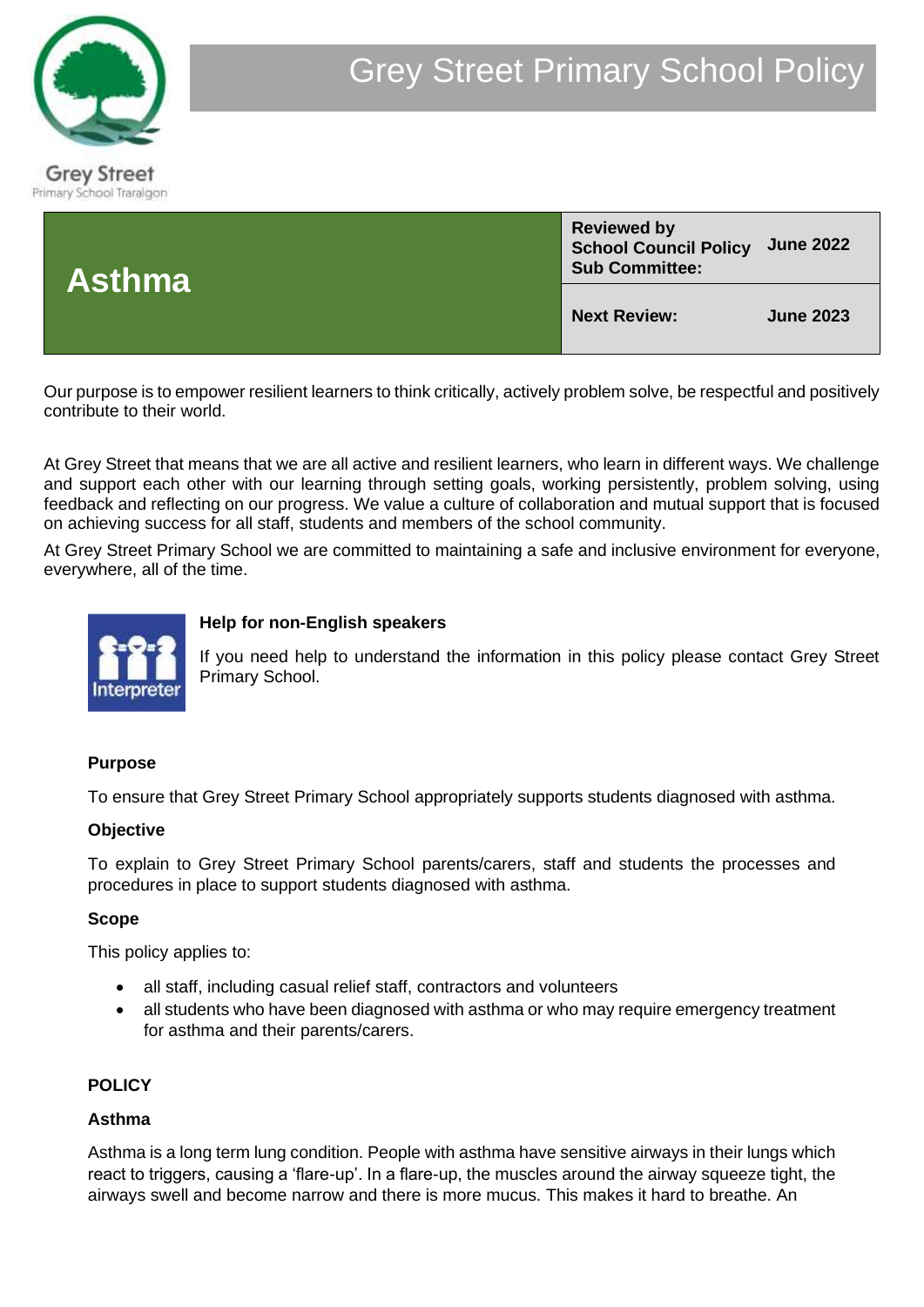

asthma flare-up can come on slowly (over hours, days or even weeks) or very quickly (over minutes). A sudden or severe asthma flare-up is sometimes called an asthma attack.

## *Symptoms*

Symptoms of asthma can vary over time and often vary from person to person. The most common asthma symptoms are:

- breathlessness
- wheezing (a whistling noise from the chest)
- tight feeling in the chest
- persistent cough

Symptoms often occur at night, early in the morning or during/just after physical activity. If asthma is well controlled, a person should only have occasional asthma symptoms.

## *Triggers*

A trigger is something that sets off or starts asthma symptoms. Everyone with asthma has different triggers. For most people with asthma, triggers are only a problem when asthma is not well controlled with medication. Common asthma triggers include:

- exercise colds/flu
- smoke (cigarette smoke, wood smoke from open fires, burn-offs or bushfires)
- house dust mites moulds
- 
- chemicals such as household cleaning products
- 
- weather changes such as thunderstorms and cold, dry air
- 
- pollens animals such as cats and dogs
	- deodorants (including perfumes, after-shaves, hair spray and aerosol deodorant sprays)
- food chemicals/additives certain medications (including aspirin and anti-inflammatories)
- laughter or emotions, such as stress

#### **Asthma management**

If a student diagnosed with asthma enrols at Grey Street Primary School:

- 1. Parents/carers must provide the school with an Asthma Action Plan which has been completed by the student's medical practitioner. The plan must outline:
	- the prescribed medication taken by the student and when it is to be administered, for example as a pre-medication to exercise or on a regular basis
	- emergency contact details
	- the contact details of the student's medical practitioner
	- the student's known triggers
	- the emergency procedures to be taken in the event of an asthma flare-up or attack.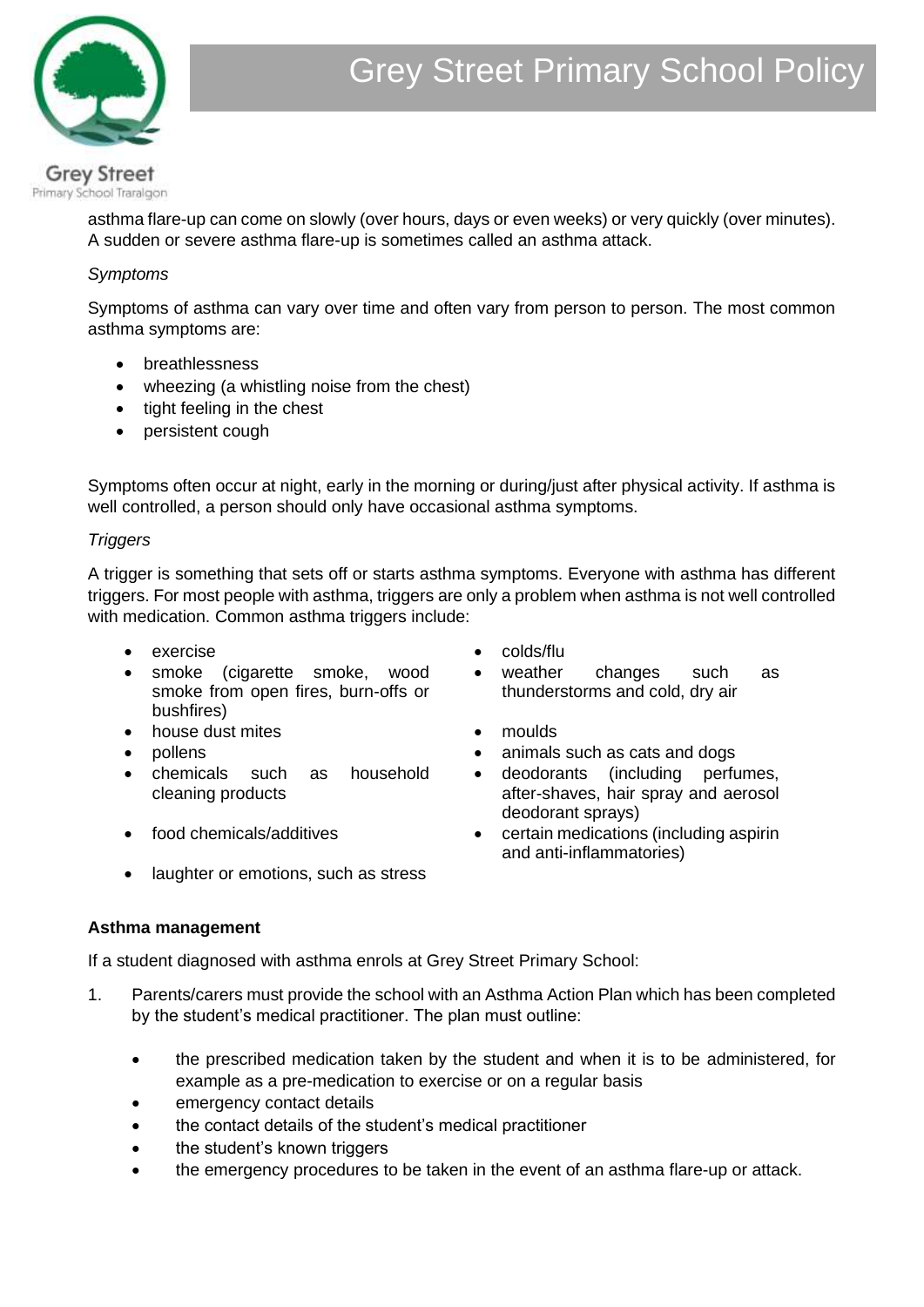

#### **Grey Street** Primary School Traralgon

- 2. Parents/carers should also provide a photo of the student to be included as part of the student's Asthma Action Plan.
- 3. Grey Street Primary School will keep all Asthma Action Plans:
	- In First Aid with a copy in the students classroom as necessary.
- 4. School staff may also work with parents/carers to develop a Student Health Support Plan which will include details on:
	- how the school will provide support for the student
	- identify specific strategies
	- allocate staff to assist the student

Any Student Health Support Plan will be developed in accordance with Grey Street Primary School's Healthcare Needs Policy.

- 5. If a student diagnosed with asthma is going to attend a school camp or excursion, Grey Street Primary School parents/carers are required to provide any updated medical information.
- 6. If a student's asthma condition or treatment requirements change, parent/carers must notify the school and provide an updated Asthma Action Plan.
- 7. School staff will work with parents/carers to review Asthma Action Plans (and Student Health Support Plans) once a year, at the beginning of the school year.

# **Student asthma kit**

All students diagnosed with asthma are required to have a student asthma kit at school which contains:

- their own prescribed reliever medication labelled with the student's name
- their spacer (if they use one)

#### Student asthma kits will be stored **in the student's classroom.**

#### **Asthma emergency response plan**

If a student is:

• having an asthma attack, or

• difficulty breathing for an unknown cause, even if they are not known to have asthma, then School staff will endeavour to follow the Asthma First Aid procedures outlined in the table below. School staff may contact Triple Zero "000" at any time.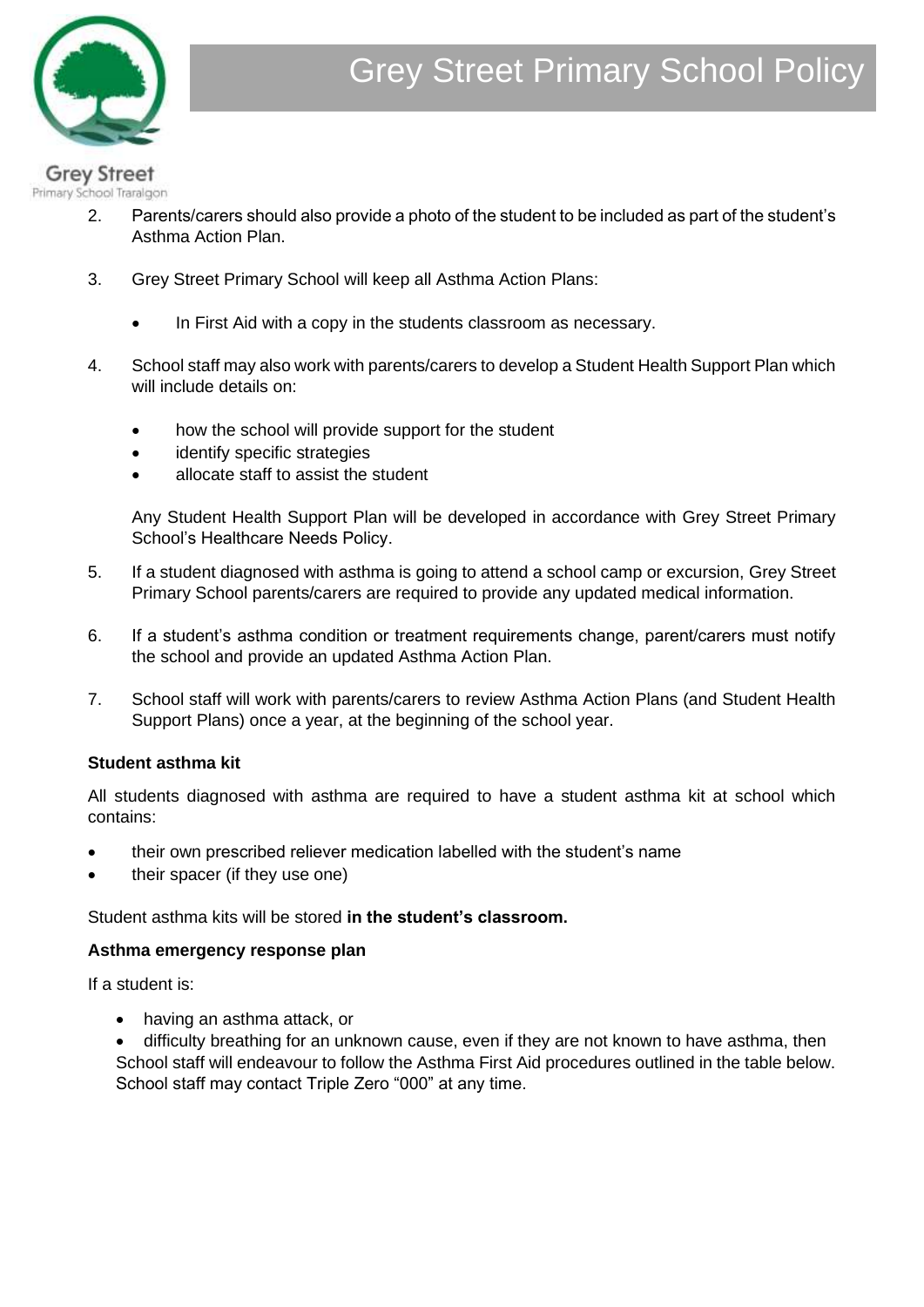

# **Asthma emergency response plan continued**

| <b>Step</b> | <b>Action</b>                                                                                                                                 |  |  |  |  |  |
|-------------|-----------------------------------------------------------------------------------------------------------------------------------------------|--|--|--|--|--|
| 1.          | Sit the person upright                                                                                                                        |  |  |  |  |  |
|             | Be calm and reassuring                                                                                                                        |  |  |  |  |  |
|             | Do not leave them alone                                                                                                                       |  |  |  |  |  |
|             | Seek assistance from another staff member or reliable student to locate<br>the student's reliever, the Asthma Emergency Kit and the student's |  |  |  |  |  |
|             | Asthma Action Plan (if available).                                                                                                            |  |  |  |  |  |
|             | If the student's action plan is not immediately available, use the Asthma<br>$\bullet$<br>First Aid as described in Steps 2 to 5.             |  |  |  |  |  |
| 2.          | Give 4 separate puffs of blue or blue/grey reliever puffer:                                                                                   |  |  |  |  |  |
|             | Shake the puffer                                                                                                                              |  |  |  |  |  |
|             | Use a spacer if you have one                                                                                                                  |  |  |  |  |  |
|             | Put 1 puff into the spacer<br>$\bullet$                                                                                                       |  |  |  |  |  |
|             | Take 4 breaths from the spacer                                                                                                                |  |  |  |  |  |
|             | Remember - Shake, 1 puff, 4 breaths                                                                                                           |  |  |  |  |  |
| 3.          | Wait 4 minutes                                                                                                                                |  |  |  |  |  |
|             | If there is no improvement, give 4 more separate puffs of blue/grey reliever<br>as above                                                      |  |  |  |  |  |
|             | (or give 1 more dose of Bricanyl or Symbiocort inhaler)                                                                                       |  |  |  |  |  |
| 4.          | If there is still no improvement call Triple Zero "000" and ask for an ambulance.                                                             |  |  |  |  |  |
|             | Tell the operator the student is having an asthma attack                                                                                      |  |  |  |  |  |
|             | Keep giving 4 separate puffs every 4 minutes until emergency assistance                                                                       |  |  |  |  |  |
|             | arrives                                                                                                                                       |  |  |  |  |  |
|             | (or 1 dose of Bricanyl or Symbicort every 4 minutes - up to 3 doses of<br>Symbicort)                                                          |  |  |  |  |  |
| 5.          | If asthma is relieved after administering Asthma First Aid, stop the treatment and                                                            |  |  |  |  |  |
|             | observe the student. Notify the student's emergency contact person and record                                                                 |  |  |  |  |  |
|             | the incident                                                                                                                                  |  |  |  |  |  |

Staff will call Triple Zero "000" immediately if:

- the person is not breathing
- if the person's asthma suddenly becomes worse or is not improving
- if the person is having an asthma attack and a reliever is not available
- if they are not sure if it is asthma
- if the person is known to have anaphylaxis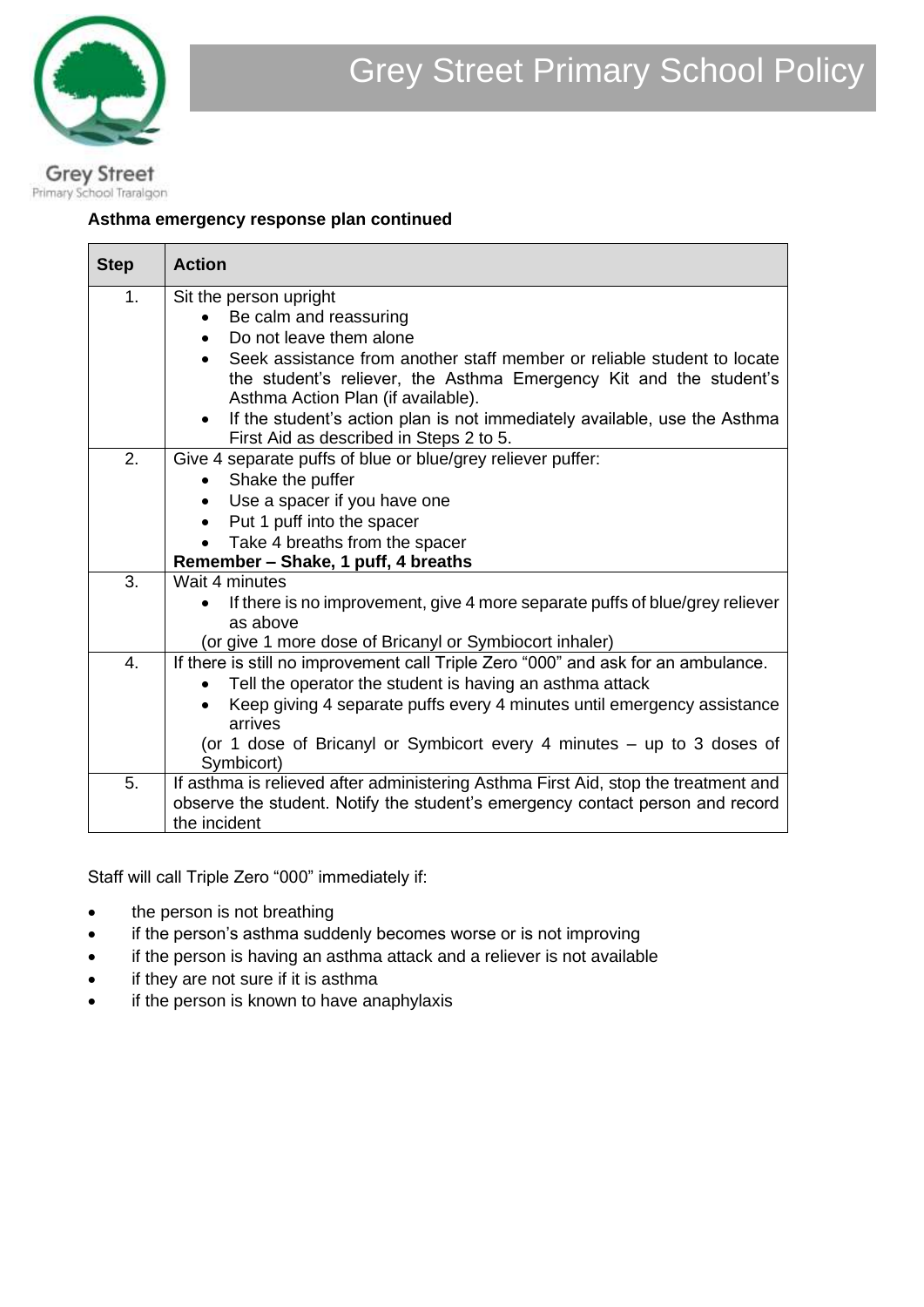

# **Training for staff**

Grey Street Primary School will arrange the following asthma management training for staff:

| <b>Staff</b>                               | <b>Completed by</b>                                                                                                                                                                                                              | <b>Course</b>                                                                                                                                                                                            | <b>Provider</b>                                               | Cost                                            | <b>Valid for</b> |
|--------------------------------------------|----------------------------------------------------------------------------------------------------------------------------------------------------------------------------------------------------------------------------------|----------------------------------------------------------------------------------------------------------------------------------------------------------------------------------------------------------|---------------------------------------------------------------|-------------------------------------------------|------------------|
| Group 1<br>General<br><b>Staff</b>         | School staff with a direct<br>teaching role with<br>students affected by<br>asthma or other school<br>staff directed by the<br>principal after conducting<br>a risk assessment.                                                  | Asthma first aid<br>management for<br>education staff<br>(non-accredited)<br>One hour face-to-<br>face or online<br>training.                                                                            | Asthma Australia                                              | Free to all<br>schools                          | 3 years          |
| Group 2<br><b>Specific</b><br><b>Staff</b> | Staff working with high<br>risk children with a history<br>of severe asthma, or with<br>direct student wellbeing<br>responsibility, (including<br>nurses, PE/sport<br>teachers, first aid and<br>school staff attending<br>camp) | Course in<br>Management of<br>Asthma Risks and<br>Emergencies in<br>the Workplace<br>22282VIC<br>(accredited)<br><b>OR</b><br>Course in<br>Emergency<br>Asthma<br>Management<br>10392NAT<br>(accredited) | Any RTO that has<br>this course in their<br>scope of practice | Paid by Grey<br><b>Street Primary</b><br>School | 3 years          |

Grey Street Primary School will also conduct an annual briefing for staff on:

- the procedures outlined in this policy
- the causes, symptoms and treatment of asthma
- identities of the students diagnosed with asthma
- how to use a puffer and spacer
- the location of:
	- o the Asthma Emergency Kits
	- o asthma medication which has been provided by parents for student use.

Grey Street Primary School will also provide this policy to casual relief staff and volunteers who will be working with students, and may also provide a briefing if the principal decides it is necessary depending on the nature of the work being performed.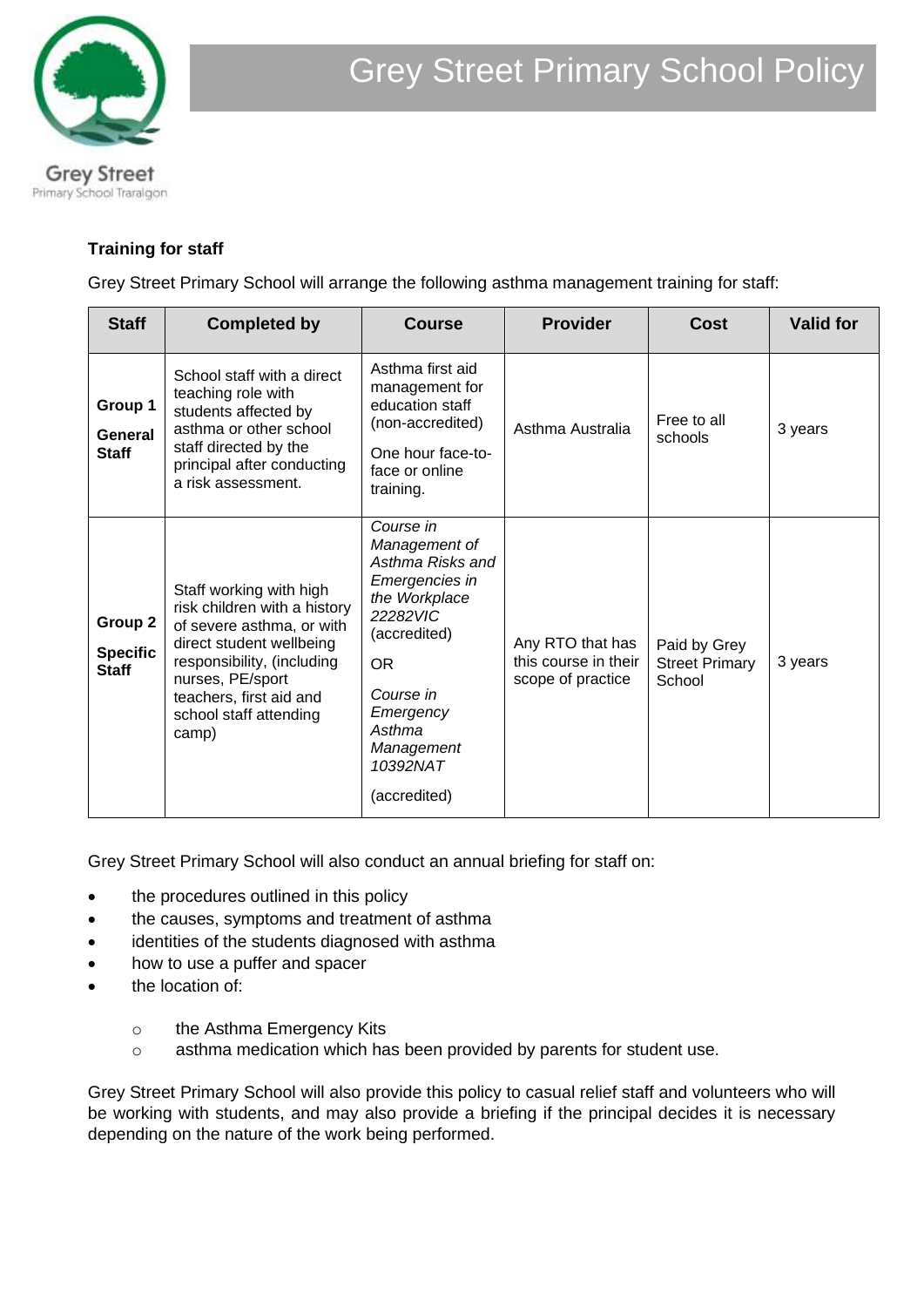

# **Asthma Emergency Kit**

.

Grey Street Primary School will provide and maintain at least two Asthma Emergency Kits.

One kit will be kept on the desk in the First Aid Room and three will be mobile kits for yard duty, these are located with the Yard Duty Folders on the cupboard outside the Principal's Office.

Grey Street Primary School has several extra kits for excursions and camps which are kept in the white cupboard beside the First Aid Room door.

The Asthma Emergency Kit will contain:

- at least 1 blue or blue/grey reliever medication such as Airomir, Admol or Ventolin
- at least 2 spacer devices (for single person use only) to assist with effective inhalation of the blue or blue/grey reliever medication (Grey Street Primary School will ensure spare spacers are available as replacements). Spacers will be stored in a dust proof container.
- clear written instructions on Asthma First Aid, including:
	- o how to use the medication and spacer devices
	- o steps to be taken in treating an asthma attack
	- o A record sheet/log for recording the details of an asthma first aid incident, such as the number of puffs administered

The School Nurse will monitor and maintain the Asthma Emergency Kits. They will:

- ensure all contents are maintained and replaced where necessary
- regularly check the expiry date on the canisters of the blue or blue/grey reliever puffers and place them if they have expired or a low on doses
- replace spacers in the Kits after each use (spacers are single-person use only)
- dispose of any previously used spacers.

The blue or blue/grey reliever medication in the Asthma Emergency Kits may be used by more than one student as long as they are used with a spacer. If the devices come into contact with someone's mouth, they will not be used again and will be replaced.

After each use of a blue or blue/grey reliever (with a spacer):

- remove the metal canister from the puffer (do not wash the canister)
- wash the plastic casing
- rinse the mouthpiece through the top and bottom under running water for at least 30 seconds
- wash the mouthpiece cover
- air dry then reassemble
- test the puffer to make sure no water remains in it, then return to the Asthma Emergency Kit.